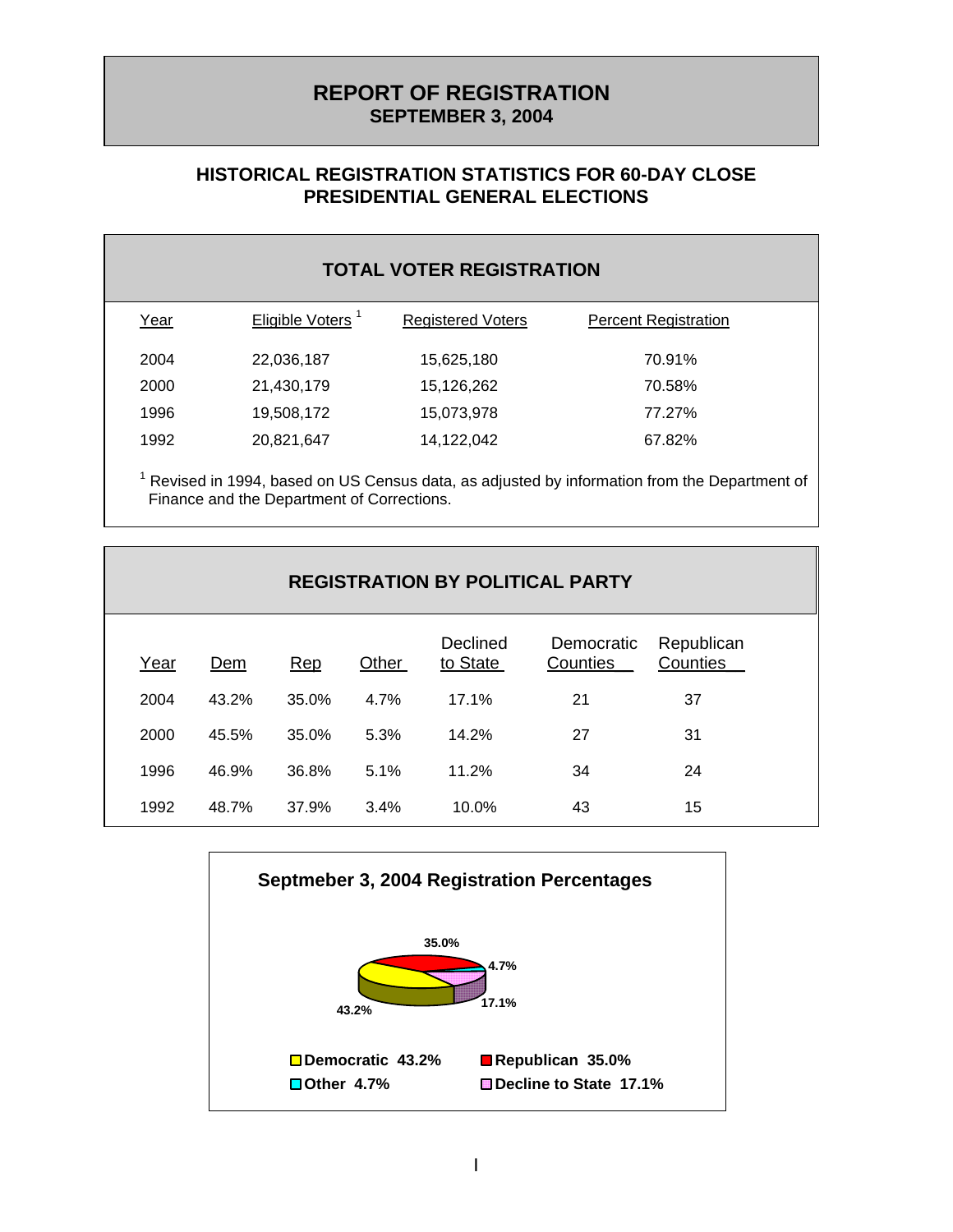### **REPORT OF REGISTRATION SEPTEMBER 3, 2004**

Since the September 8, 2000 (60-Day) Report of Registration:

- The total registration in the state has increased from 15,126,262 to 15,625,180.
- The percentage number of total registered voters compared to eligible voters has increased from 70.6% to 70.9%.
- The percentage number of voters who have "Declined to State" their political party has increased from 14.2% to 17.1%.
- The percentage registration in the qualified political parties has declined from 84.9% to 82.3%.
- The percentage registration in the Democratic Party declined from 45.5% to 43.2%.
- The percentage registration in the Republican Party remained the same at 35.0%.
- Since June 19, 1995 (when NVRA began) through July 31, 2004, 13,719,101 people have registered or reregistered in conjunction with "Motor Voter."



# **NVRA Registrations**